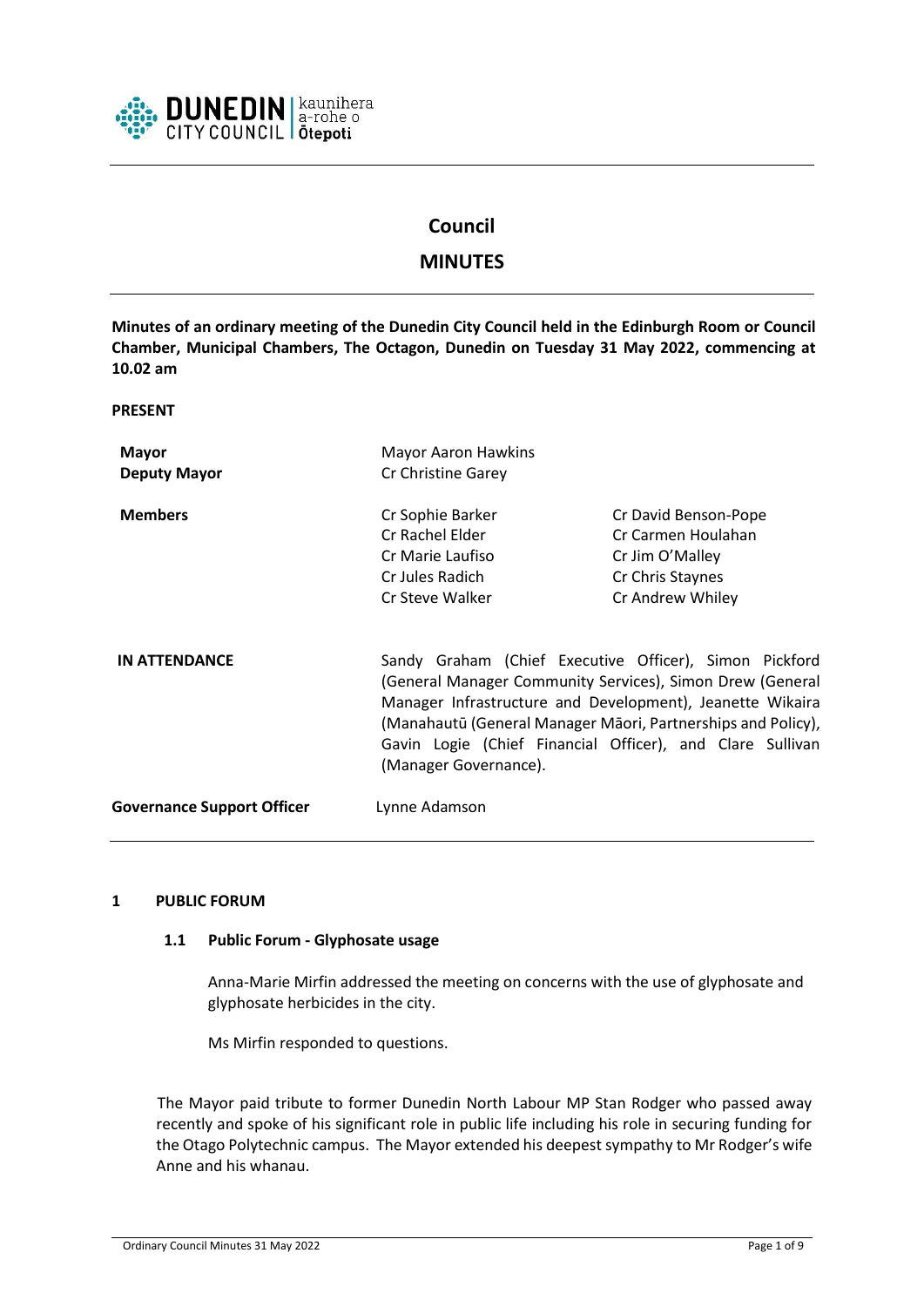# **2 APOLOGIES**

There were apologies from Crs Doug Hall and Lee Vandervis for absence; Cr Mike Lord for lateness and Cr Sophie Barker for early departure.

Moved (Mayor Aaron Hawkins/Cr Chris Staynes):

That the Council:

**Accepts** the apologies Crs Doug Hall and Lee Vandervis for absence, Cr Mike Lord for lateness and Cr Sophie Barker for early departure (if required).

#### **Motion carried**

### **3 CONFIRMATION OF AGENDA**

Moved (Mayor Aaron Hawkins/Cr Christine Garey):

That the Council:

**Confirms** the agenda without addition or alteration

**Motion carried**

### **4 DECLARATIONS OF INTEREST**

Members were reminded of the need to stand aside from decision-making when a conflict arose between their role as an elected representative and any private or other external interest they might have.

Moved (Mayor Aaron Hawkins/Cr Christine Garey):

That the Council:

- a) **Notes** the Elected Members' Interest Register; and
- b) **Confirms** the proposed management plan for Elected Members' Interests.
- c) **Notes** the Executive Leadership Teams' Interest Register.

### **Motion carried**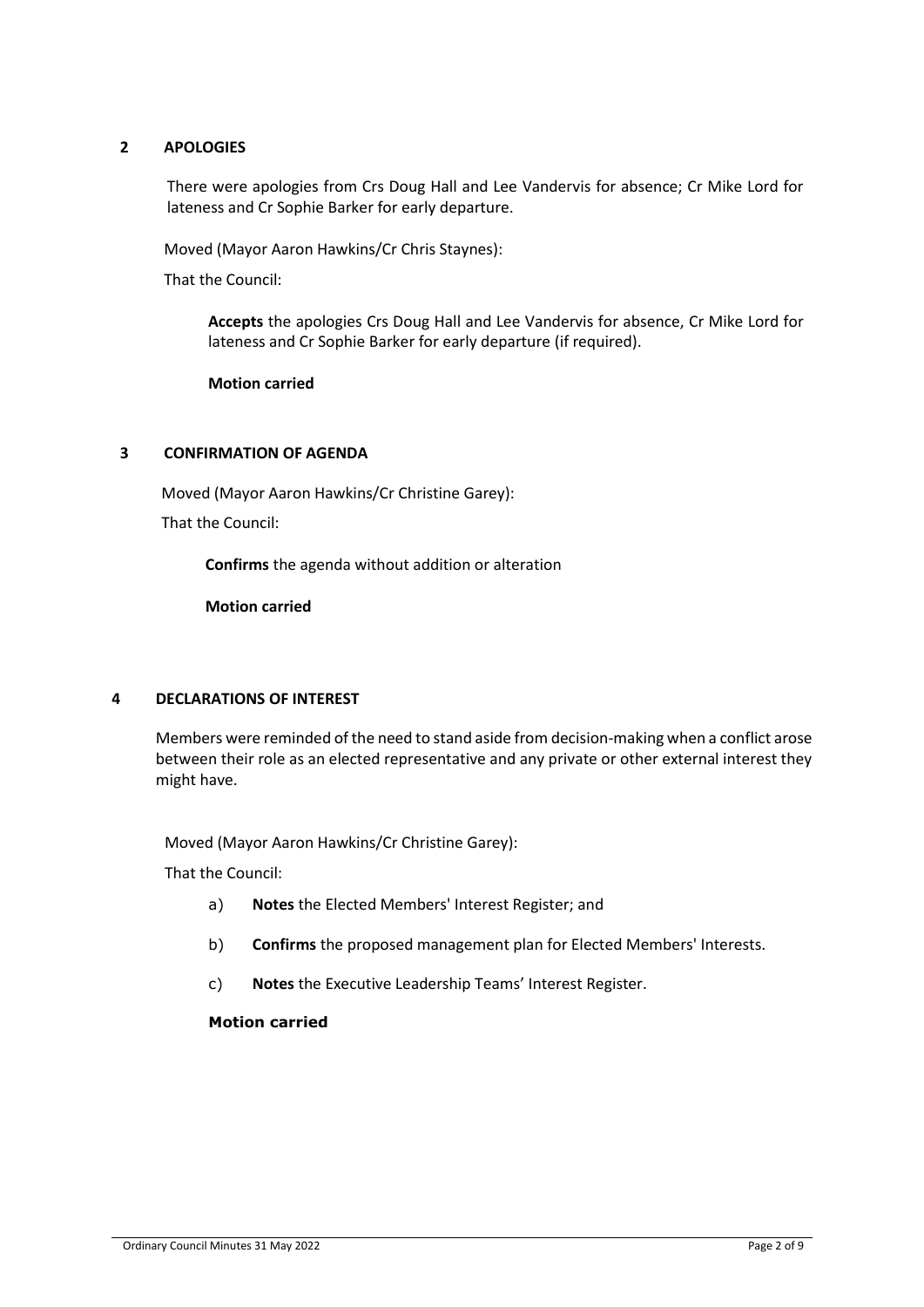#### **5 CONFIRMATION OF MINUTES**

#### **5.1 ORDINARY COUNCIL MEETING - 27 APRIL 2022**

Moved (Mayor Aaron Hawkins/Cr Christine Garey):

That the Council:

**Confirms** the public part of the minutes of the Ordinary Council meeting held on 27 April 2022 as a correct record.

**Motion carried**

#### **5.2 ORDINARY COUNCIL ANNUAL PLAN MEETING - 23 MAY 2022**

Moved (Mayor Aaron Hawkins/Cr Christine Garey):

That the Council:

**Confirms** the minutes of the Ordinary Council Annual Plan meeting held on 23 May 2022 as a correct record.

**Motion carried**

#### **REPORTS**

#### **6 ACTIONS FROM RESOLUTIONS OF COUNCIL MEETINGS**

A report from Civic provided an update on the progress on implementation of resolutions made at Council meetings.

Moved (Mayor Aaron Hawkins/Cr Chris Staynes):

That the Council:

**Notes** the Open and Completed Actions from resolutions of Council meetings.

**Motion carried**

#### **7 FORWARD WORK PROGRAMME FOR COUNCIL - MAY 2022**

A report from Corporate Policy provided the updated forward work programme for the 2021- 2022 year.

The Chief Executive Officer (Sandy Graham) spoke to the report and responded to questions.

Moved (Mayor Aaron Hawkins/Cr Chris Staynes):

That the Council: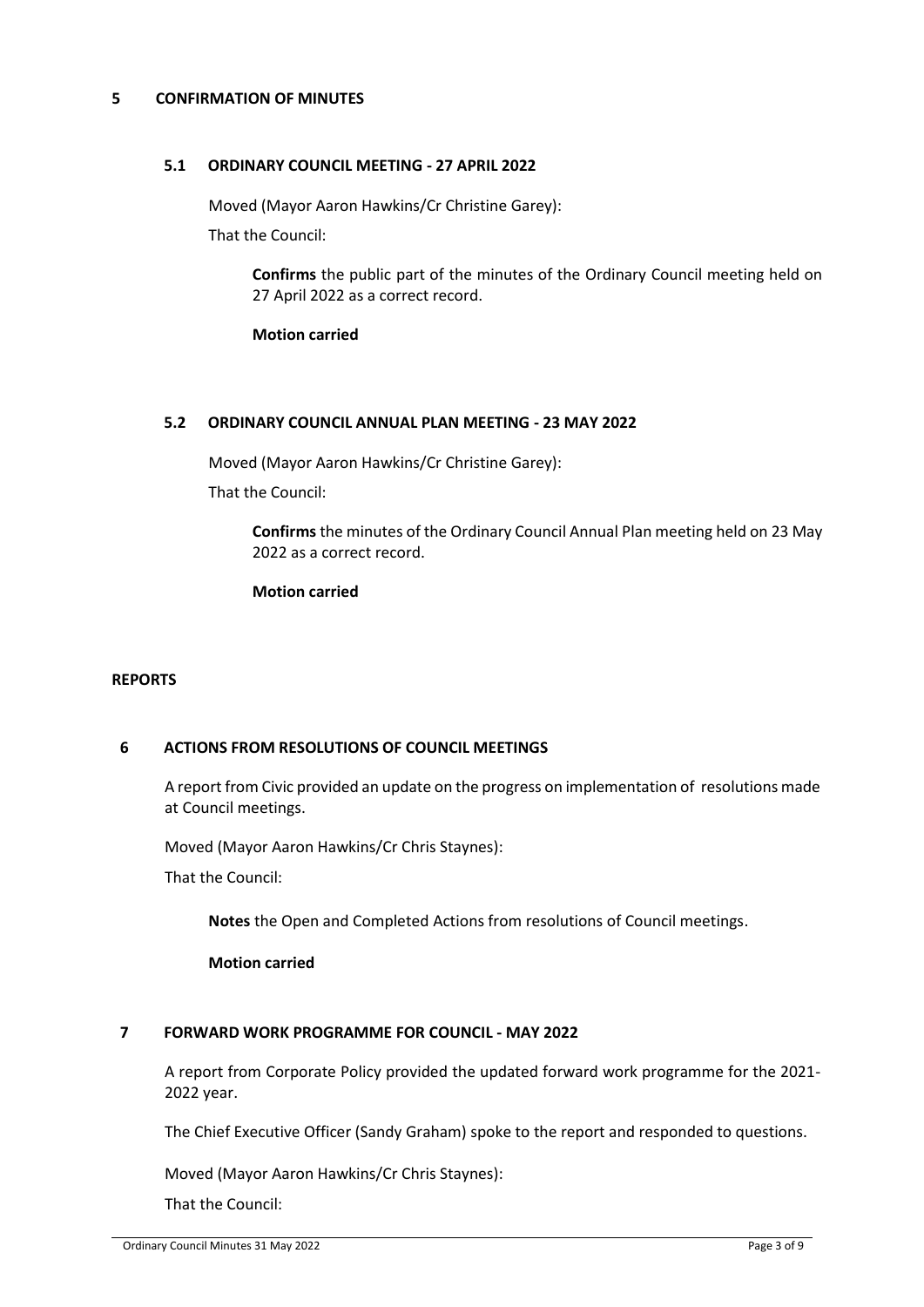**Notes** the updated Council forward work programme.

**Motion carried**

#### **8 SUBMISSION ON THE NATIONAL ADAPTATION PLAN**

A report from Corporate Policy sought approval for a submission to the draft National Adaptation Plan (NAP) consultation, a cross-agency initiative led by the Ministry for the Environment.

The Chief Executive Officer (Sandy Graham) and Manahautū (General Manager Māori Partnership and Policy) (Jeanette Wikaira) spoke to the report and responded to questions.

Moved (Mayor Aaron Hawkins/Cr David Benson-Pope):

That the Council:

- a) **Approves** the DCC submission to the National Adaptation Plan consultation with the following additions:
	- i) greater urgency in the delivery of the actions;
	- ii) the principles of a just transition to be embedded in all actions;
	- iii) the intergenerational equity of debt funding public adaptation works to be considered; and
	- iv) a stronger role for local government and iwi Māori in the design, implementation and monitoring of the actions.
- b) **Authorises** the Mayor or his delegate to speak to the DCC submission at the hearings**.**
- c) **Authorises** the Chief Executive to make any minor editorial changes to the submission.

#### **Division**

The Council voted by division.

For: Crs Sophie Barker, David Benson-Pope, Rachel Elder, Christine Garey, Carmen Houlahan, Marie Laufiso, Jim O'Malley, Jules Radich, Chris Staynes, Steve Walker, Andrew Whiley and Aaron Hawkins (12).

Against: Nil Abstained: Nil

The division was declared CARRIED by 12 votes to 0

#### **Motion carried (CNL/2022/025)**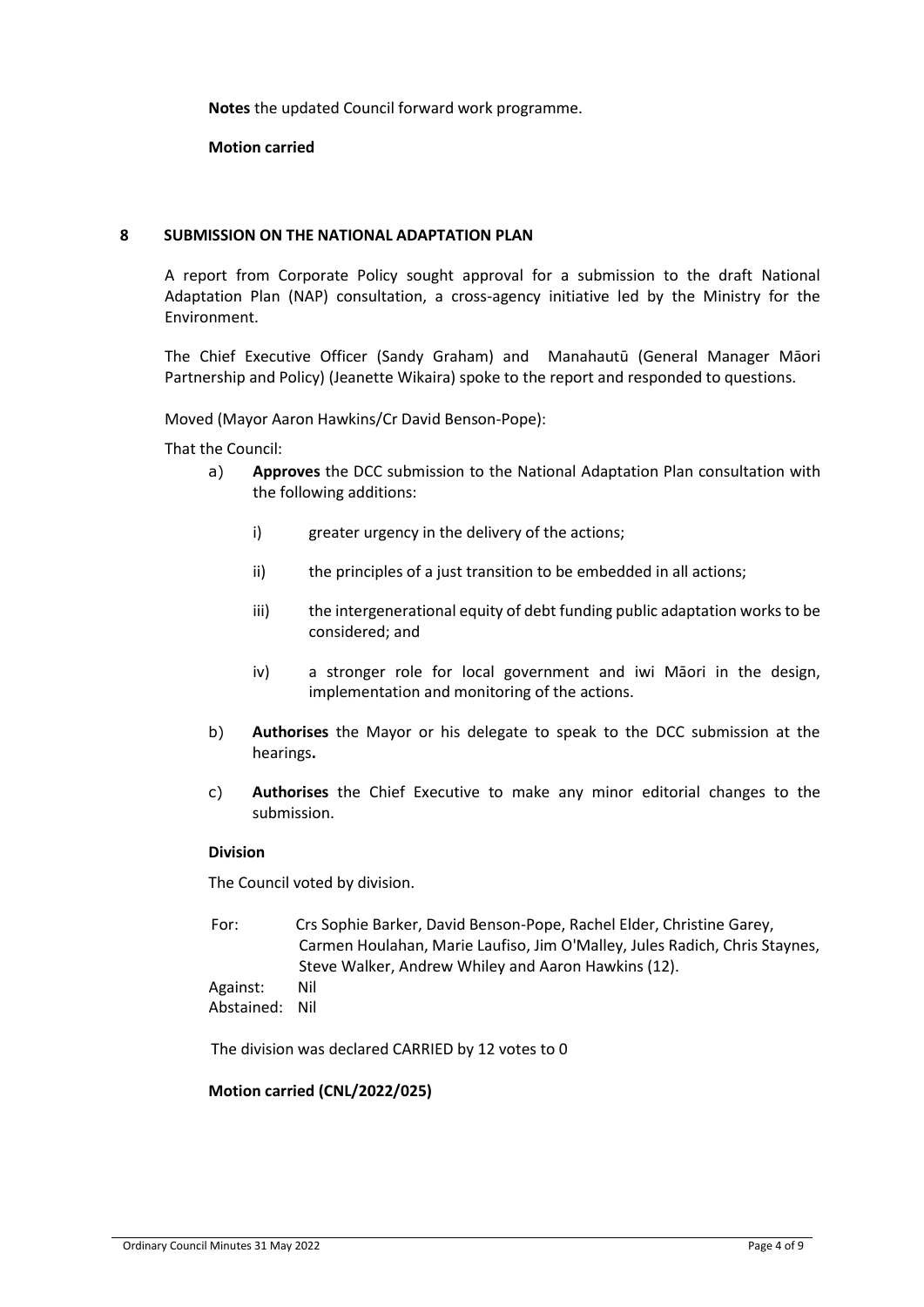### **9 FINANCIAL RESULT - PERIOD ENDED 30 APRIL 2022**

A report from Finance provided the financial results for the period ended 30 April 2022 and the financial position as at that date.

The Chief Financial Officer (Gavin Logie) spoke to the report and responded to questions.

Moved (Cr Sophie Barker/Cr David Benson-Pope):

That the Council:

**Notes** the Financial Performance for the period ended 30 April 2022 and the Financial Position as at that date.

# **Motion carried (CNL/2022/026)**

#### **10 PROPOSED EVENT ROAD CLOSURES FOR JUNE/JULY 2022**

A report from Transport recommended Council approve temporary road closure applications for the following events:

- a) Rocklands Road Motorsport Hillclimb
- b) Mana Moana
- c) Midwinter Carnival
- d) City Activation: Ireland v All Blacks

The General Manager Infrastructure and Development (Simon Drew) spoke to the report and responded to questions.

#### Moved (Cr Steve Walker/Cr Chris Staynes):

That the Council:

**Resolves** to close the roads detailed below, pursuant to Section 319, Section 342, and Schedule 10 clause 11(e) of the Local Government Act 1974:

#### **Rocklands Road Hillclimb Motorsport Event**

- From 9:00am until 5:00pm Sunday 12 June 2022;
- Rocklands Road, road closed between route positions 3.4 km and 7 km, measured from SH87.
- Residents will be escorted to properties when access is required.

#### **Mana Moana**

- From 4.30pm until 9:00pm Friday 24, Saturday 25 and Sunday 26 June 2022;
- Fryatt Street from Fish Street to Wharf Street.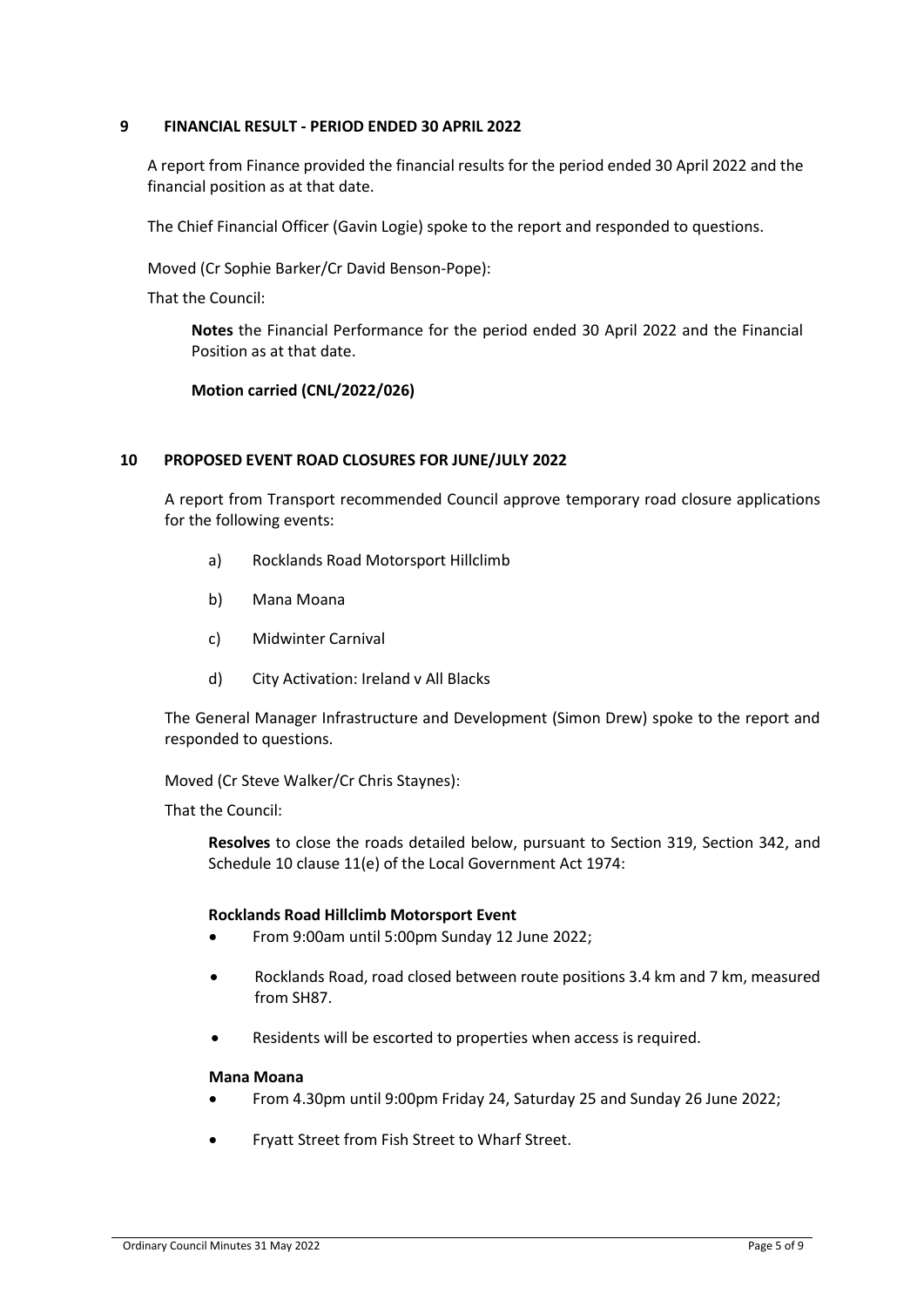#### **Midwinter Carnival**

- From 12 Noon Friday 8 July until 11:00pm Saturday 9 July 2022;
- Moray Place from Stuart Street to Princes Street.

#### **City Activation: Ireland v All Blacks**

- From 7:00am Friday 8 July until 5:30am Sunday 10 July 2022;
- The Lower Octagon from George Street to Princes Street,
- Lower Stuart Street from The Octagon to Moray Place.

Access will be available to Bath Street and the eastbound lane of Lower Stuart Street from Bath Street to Moray Place.

#### **Motion carried (CNL/2022/027)**

# **11 FINANCE AND COUNCIL CONTROLLED ORGANISATIONS COMMITTEE - ITEM FOR COUNCIL APPROVAL**

A report from Civic sought approval of a report on Dunedin Railways Limited considered at the Finance and Council Controlled Organisations Committee meeting held on 10 May 2022.

The Chief Executive Officer (Sandy Graham) spoke to the report and responded to questions.

Moved (Cr Andrew Whiley/Cr Sophie Barker):

That the Council:

- a) **Confirms** its previous decision of November 2021 for DCHL to operate and fund a limited service for Dunedin Railways Limited until June 2024.
- b) **Notes** the staff will report back to Council as part of the next Annual Plan process on the options for long term operations and governance of the Dunedin Railways Limited.

#### **Motion carried (CNL/2022/028)**

#### **12 INFRASTRUCTURE SERVICES COMMITTEE ITEM FOR COUNCIL APPROVAL**

A report from Civic sought approval of a report on Funding Options for the 3 Waters Strategic Work Programme s considered at the Infrastructure Services Committee meeting held on 9 May 2022.

The Chief Executive Officer (Sandy Graham) spoke to the report and responded to questions.

Moved (Cr Andrew Whiley/Cr Jules Radich):

That the Council:

a) **Approves** the 3 Waters Strategic Work Programme funded through Government Funding.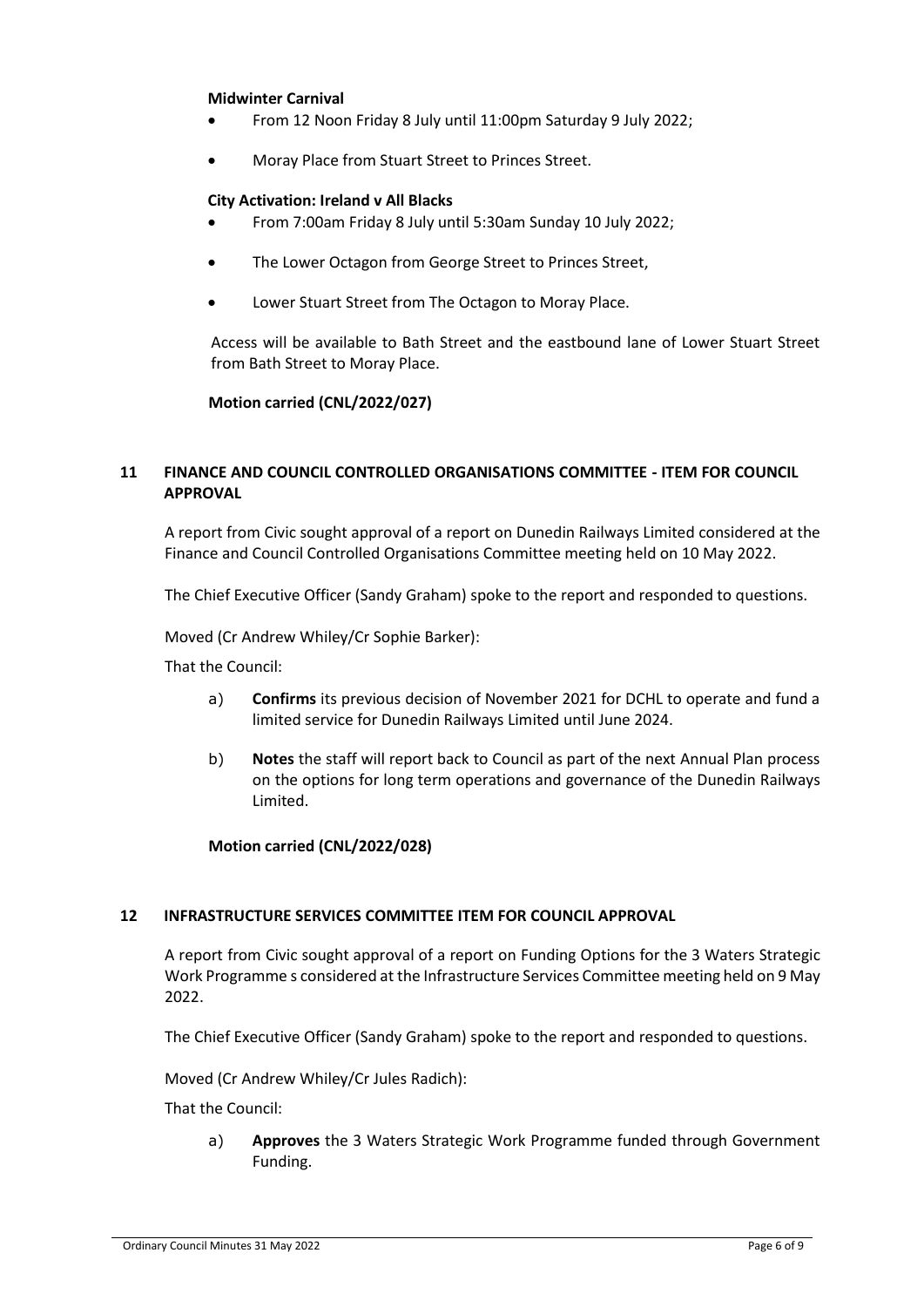b) **Notes** that staff will bring a further report to Council with a plan for consultation on the remainder of the Better Off Funding Package.

**Motion carried (CNL/2022/029)**

# **13 FINANCE AND COUNCIL CONTROLLED ORGANISATIONS COMMITTEE - ITEM FOR RETROSPECTIVE COUNCIL APPROVAL**

A report from Civic sought approval of the draft submission on Otago Regional Council Annual Plan 2022/23, considered at the Finance and Council Controlled Organisations Committee meeting held on 10 May 2022.

The Chief Executive Officer (Sandy Graham) spoke to the report and responded to questions.

Moved (Cr David Benson-Pope/Cr Rachel Elder):

That the Council:

**Approves** retrospectively, the Council's submission to the Otago Regional Council 2022/23 Annual Plan consultation.

**Motion carried (CNL/2022/030)**

#### **RESOLUTION TO EXCLUDE THE PUBLIC**

That the Council:

Pursuant to the provisions of the Local Government Official Information and Meetings Act 1987, exclude the public from the following part of the proceedings of this meeting namely:

| <b>General subject of</b><br>the matter to be<br>considered         | <b>Reasons for passing</b><br>this resolution in<br>relation to each<br>matter                                                                                                                                                         | Ground(s) under<br>section 48(1) for the<br>passing of this<br>resolution | <b>Reason for</b><br>Confidentiality |
|---------------------------------------------------------------------|----------------------------------------------------------------------------------------------------------------------------------------------------------------------------------------------------------------------------------------|---------------------------------------------------------------------------|--------------------------------------|
| C1 Ordinary Council<br>meeting - 27 April<br>2022 - Public Excluded | S6(a)<br>The making available of<br>the information would<br>be likely to prejudice<br>the maintenance of the<br>law, including the<br>prevention,<br>investigation, and<br>detection of offences<br>and the right to a fair<br>trial. |                                                                           |                                      |
|                                                                     | S7(2)(h)<br>The withholding of the<br>information is<br>necessary to enable                                                                                                                                                            |                                                                           |                                      |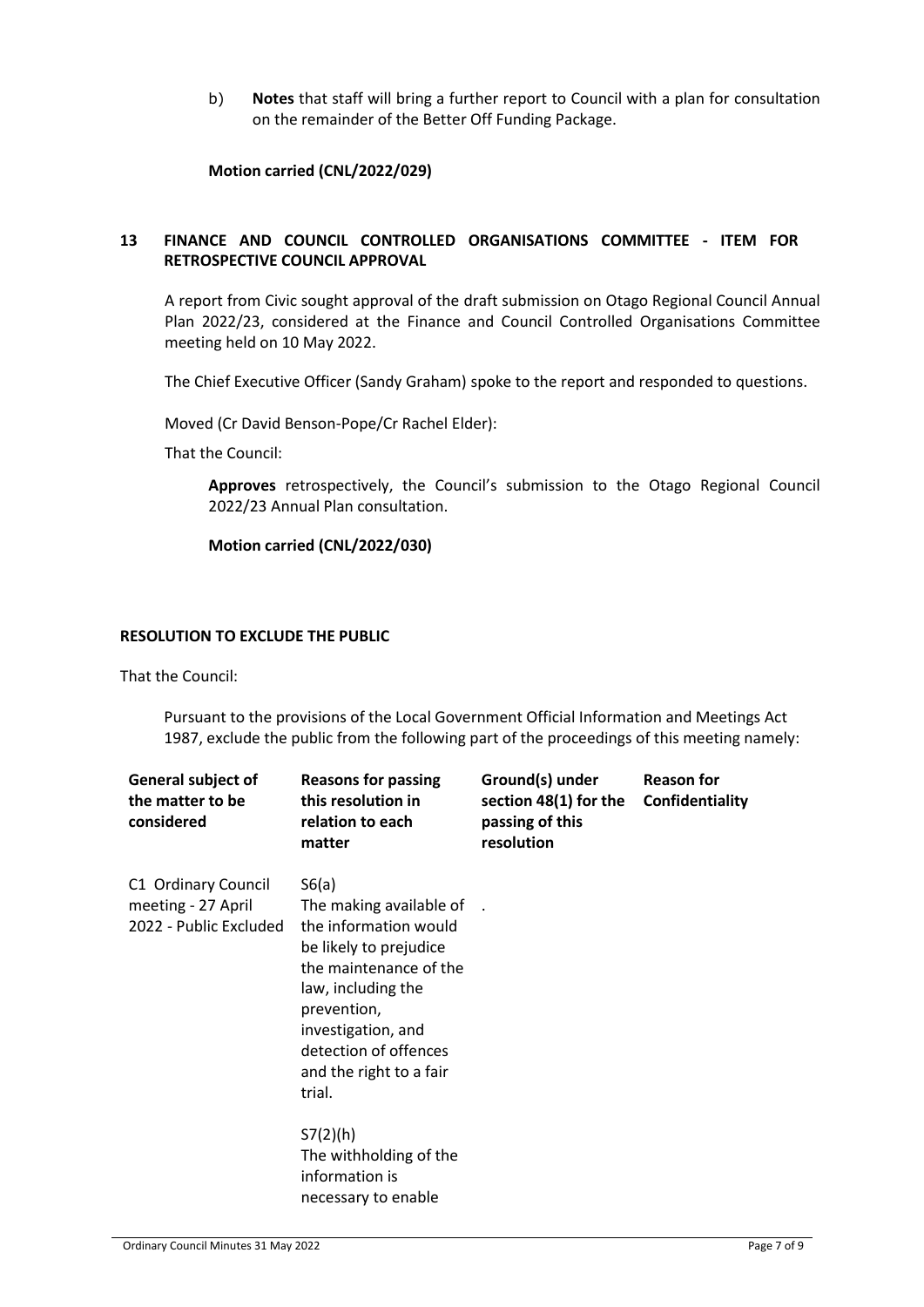|                                                                                                                                                                        | the local authority to<br>carry out, without<br>prejudice or<br>disadvantage,<br>commercial activities.                                                                                                                                                                                                                                                                                                                                                                                                                                                                                        |                                                                                                                                                                                                                                                                                                                                                                                                                                  |
|------------------------------------------------------------------------------------------------------------------------------------------------------------------------|------------------------------------------------------------------------------------------------------------------------------------------------------------------------------------------------------------------------------------------------------------------------------------------------------------------------------------------------------------------------------------------------------------------------------------------------------------------------------------------------------------------------------------------------------------------------------------------------|----------------------------------------------------------------------------------------------------------------------------------------------------------------------------------------------------------------------------------------------------------------------------------------------------------------------------------------------------------------------------------------------------------------------------------|
| C <sub>2</sub> Confidential<br><b>Council Actions from</b><br><b>Resolutions at Council</b><br>Meetings<br>C3 Confidential<br><b>Council Forward Work</b><br>Programme | S7(2)(a)<br>The withholding of the<br>information is<br>necessary to protect<br>the privacy of natural<br>persons, including that<br>of a deceased person.<br>S6(a)<br>The making available of<br>the information would<br>be likely to prejudice<br>the maintenance of the<br>law, including the<br>prevention,<br>investigation, and<br>detection of offences<br>and the right to a fair<br>trial.<br>S7(2)(h)<br>The withholding of the<br>information is<br>necessary to enable<br>the local authority to<br>carry out, without<br>prejudice or<br>disadvantage,<br>commercial activities. | S48(1)(a)<br>The public conduct<br>of the part of the<br>meeting would be<br>likely to result in the<br>disclosure of<br>information for<br>which good reason<br>for withholding<br>exists under section<br>6.<br>S48(1)(a)<br>The public conduct<br>of the part of the<br>meeting would be<br>likely to result in the<br>disclosure of<br>information for<br>which good reason<br>for withholding<br>exists under section<br>7. |
| C4 Property Lease                                                                                                                                                      | S7(2)(h)<br>The withholding of the<br>information is<br>necessary to enable<br>the local authority to<br>carry out, without<br>prejudice or<br>disadvantage,<br>commercial activities.<br>S7(2)(i)<br>The withholding of the<br>information is<br>necessary to enable<br>the local authority to<br>carry on, without<br>prejudice or<br>disadvantage,<br>negotiations (including                                                                                                                                                                                                               | S48(1)(a)<br>The public conduct<br>of the part of the<br>meeting would be<br>likely to result in the<br>disclosure of<br>information for<br>which good reason<br>for withholding<br>exists under section<br>7.                                                                                                                                                                                                                   |